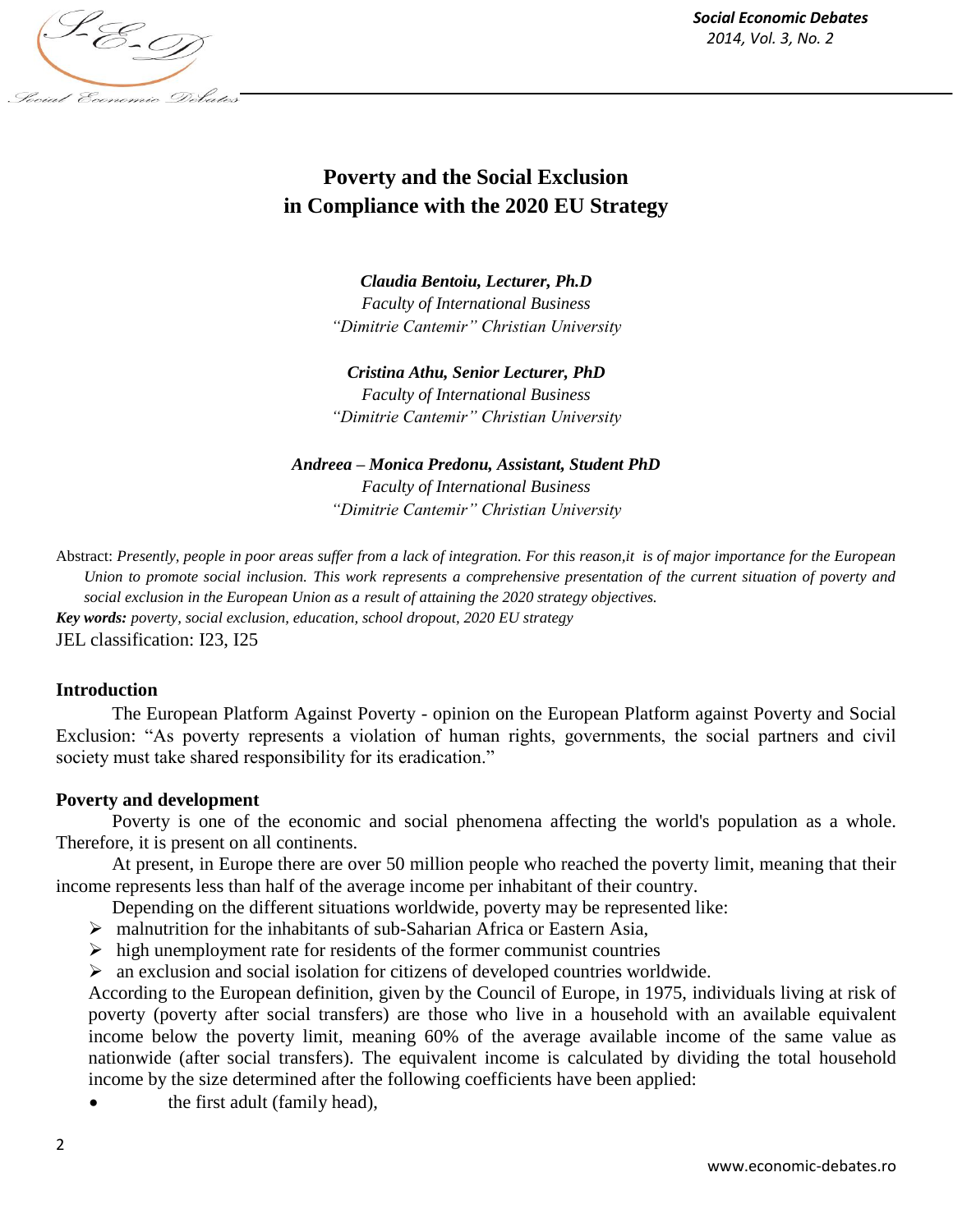S-E-T Social Economic Debates

0.5 to each of the other members of 14 years old and over 14

0.3 to each household member under the age of 14 .

People in situation of severe poverty (from a financial point of view) are constrained by hard living conditions and scarce resources and have to face at least 4 of 9 shortcomings: they do not afford to :

1) pay mortgage/rent or utility bills on time,

2) heat the household properly,

3) incur unforeseen expenses,

4) eat meat, fish or proteins every two days,

5) a one-week annual holiday away from home,

6) his/her own car,

7) a washing machine,

8) colour TV,

9) telephone (including mobile phone).

Low productivity and low wages are the most responsible for to the poverty of active individuals (poverty at work). The poverty rates tend to be higher in the case of single-parent families raising their children and those with temporary or part-time contracts. The poverty rate in Romania was 17.3%, well above the European average of 8.4% of EU 27.

In an opinion adopted in June 2011, the European Platform Against Poverty drew attention to the 80 million people in the EU who live below the poverty limit. Since the launch of Europe 2020, the number of people at risk of poverty or social exclusion in the Union has actually increased to more than 120 million, due to the economic crisis.

Hence the European pointer (and the target of Eu 2020 Strategy) concerning poverty and social exclusion refers to the persons who are confronted with at least one of the three situations described above.

The European objective for 2020 is "to promote social inclusion, in particular by decreasing poverty, aiming at the poverty and exclusion risk elimination for at least 20 million people", while Romania has taken the responsibility to cut down the same number by 580.000.

It is worth taking into account that employment is considered "probably the best protection against poverty and exclusion", according to the Eu 2020 Strategy.

The "employment" objective involves an important initiative, called "youth in motion" that aims at increasing the level of education and the labour market insertion and also at decreasing the unemployment rate among young people on the one hand and at increasing the employment rate on the other hand . These steps may be taken by complying the educational means with the teens' needs, encouraging young people to study abroad, in various programs of scholarships and also by encouraging EU countries to take action regarding the young graduates' employment.

Besides this initiative, there should be also emphasized the "Youth Opportunities" initiative and its special role - to provide support to unemployed young people, especially those who have dropped out of school early, but also to graduates in finding a job.

Another initiative is the "Agenda for new skills and jobs" initiative that follows the one called "new skills for new jobs". This initiative aims at forecasting the demand for skills, at better connecting the acquired skills with the existing labour market demand on the one hand and the educational environment with the professional one on the other hand.

For the accomplishment of the EU Strategy 2020 objectives, the educational offer plays an important role. Therefore, in accordance with the EU Strategy 2020, the strategy for employment encourages the adoption of measures aimed at contributing to the achievement of three main objectives by the end of 2020, namely:

- reaching the level of occupancy of 75% for people between 20 and 64 years old;
- the school dropout rates decrease below 10 % and an increase in the percentage of graduates of higher education to at least 40% among persons aged between 30 and 34;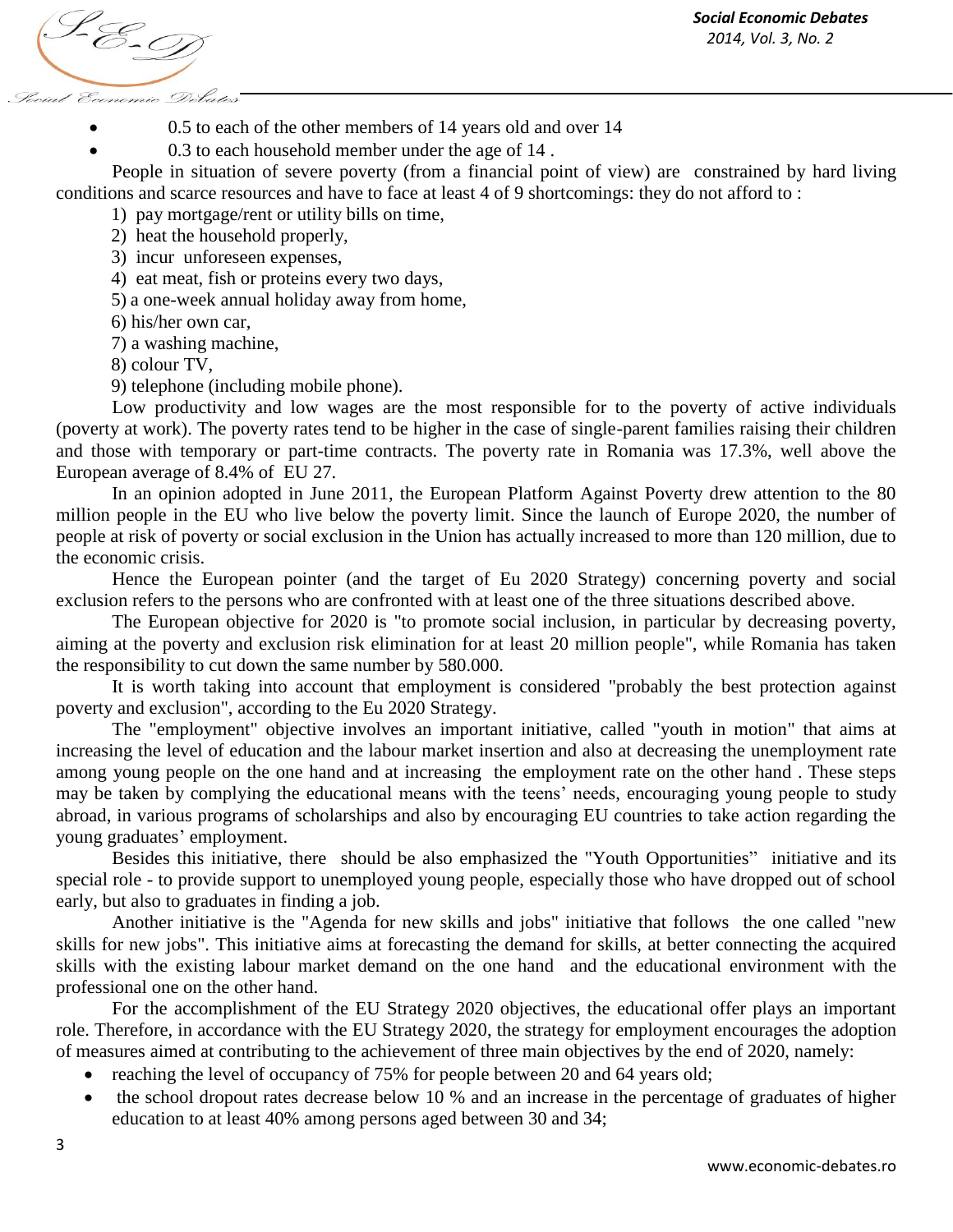S-E-9 Conomic Debate

 a decrease of at least 20 million in the number of people affected by poverty or at risk of poverty and social exclusion

Thus, the number of people at risk of poverty and social exclusion in 2010, is shown in Figure No. 1.



**Figure No. 1 - Persons at risk of poverty or social exclusion,** 

*Source: Eurostat (online data code): [tsdsc100,](http://ec.europa.eu/eurostat/product?mode=view&code=tsdsc100) [tsdsc270,](http://ec.europa.eu/eurostat/product?mode=view&code=tsdsc270) [tscsc280,](http://ec.europa.eu/eurostat/product?mode=view&code=tsdsc280) [tsdsc310,](http://ec.europa.eu/eurostat/product?mode=view&code=tsdsc310) [tsdsc350,](http://ec.europa.eu/eurostat/product?mode=view&code=tsdsc350) [ilc\\_pees01\)](http://ec.europa.eu/eurostat/product?mode=view&code=ilc_pees01)* 

People at risk of poverty or social exclusion, 2010:

- $\triangleright$  about 81 million EU citizens live in serious poverty
- $\triangleright$  about 40 million people live in an extremely precarious material condition
- $\triangleright$  approximately 38 million live in households where adults work much less than they could
- $\triangleright$  about 116 million people in the European Union were at risk of poverty or social exclusion in 2010

These people can be affected by several aspects of poverty at the same time. About 80 million people have been affected by an aspect of poverty, 28 millions, by two aspects and around 8 millions, by all of them at the same time.

The poverty rate can also result from the human development index.

Human development index is used as an alternative development method, adding the economic indicators. It has three distinct components:

- indicators of longevity
- education
- income.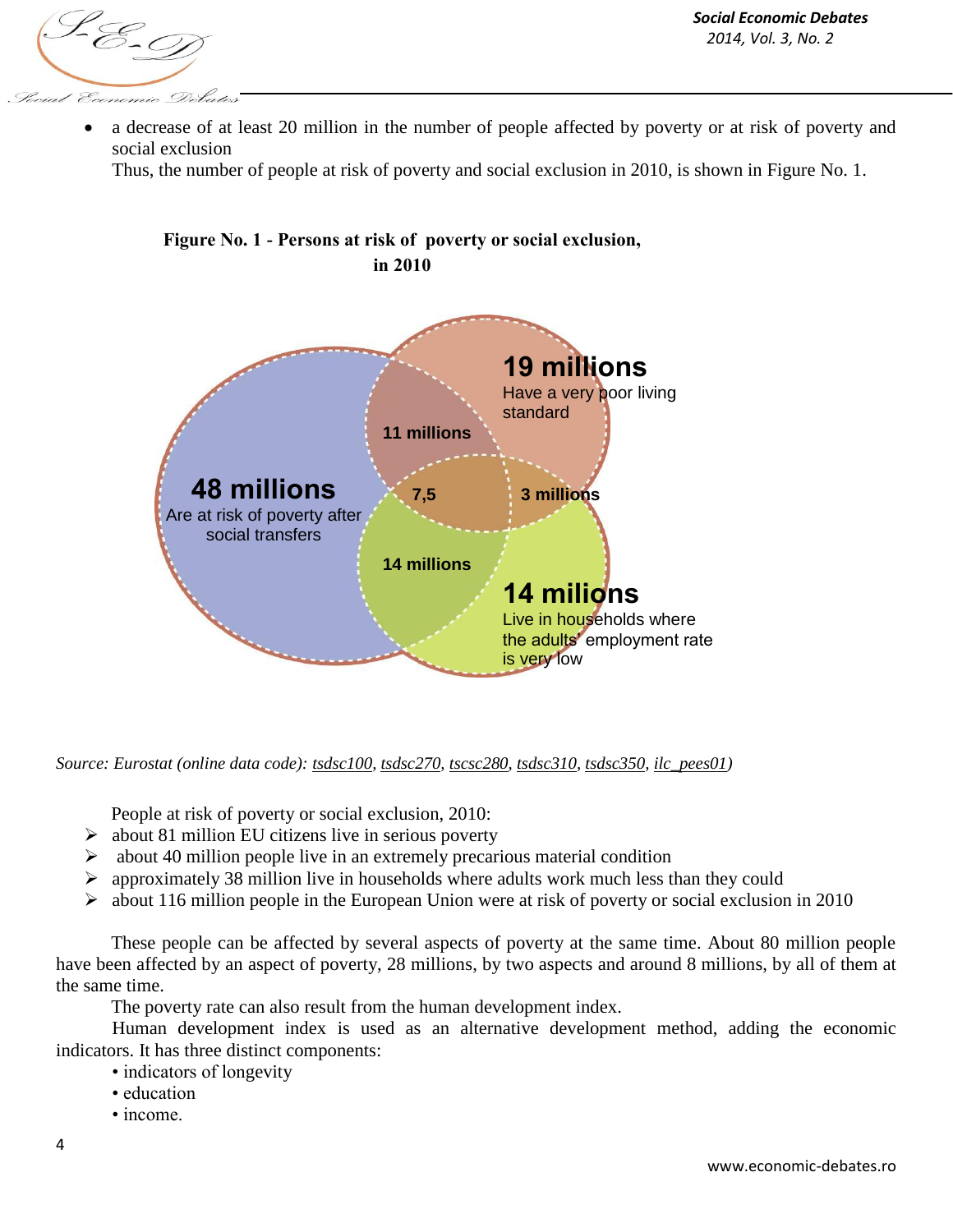S-E-D Social Economic Debates

Human development index is a comparative measure of life expectancy, literacy, education and living standards. Hence, it is used to compare the development level of a country better than the GDP per capita, which measures only the material prosperity without other socio-economic indicators.

In the recent years, the United Nations Development Programme has also taken into account the risks related to the environmental issues since the poorest countries are the most affected by disasters caused by climate changes, such as: floods, drought, storms and pollution.

To measure these deficits in health, education and living standard, UNDP created a multidimensional poverty index, which, in 2010, for the first time examined the magnitude of "the environment privations", in terms of access to fuel or clean water. Inequality-adjusted index takes into account inequalities in three areas: life expectancy, education and income.

Human poverty index captures the strains that occur mainly in four essential dimensions of human life as reflected by the human development index:

- $\checkmark$  longevity-the proportion of people whose average life span is less than 60 years;
- $\checkmark$  educational level-the share of adult population (15 years and older) characterized by illiteracy;
- $\checkmark$  a minimum living standard -the proportion of people below the poverty limit set at 60% of median disposable income per equivalent- adult;
- $\checkmark$  social exclusion, as measured by the long term unemployment rate -12 months and over one year

The poverty index is a synthetic one expressing the percentage of population with the worst features of human development:

- $\checkmark$  nutrition and health, reflected by the proportion of children under 5 years, which are below normal weight;
- $\checkmark$  access to health services, reflected by the proportion of births unattended by medical personnel;
- $\checkmark$  the educational level and gender inequity, reflected through the women's illiteracy rate;

Therefore, we can conclude that poverty is multi-folded. There are three main aspects of poverty in the European Union: monetary poverty, shortages and lack of access to the work-places. However, monetary poverty is the most common form of poverty.

We consider this is due to the fact that revenues are not evenly distributed, because the income inequalities have not been diminished in the European Union.

Figure No. 2 shows this inequality of income distribution. The wealthiest 20 percent of the population earn around five times more than the poorest 20 percent. Thus, it appears that income distribution greatly differs among the Member States of the European Union.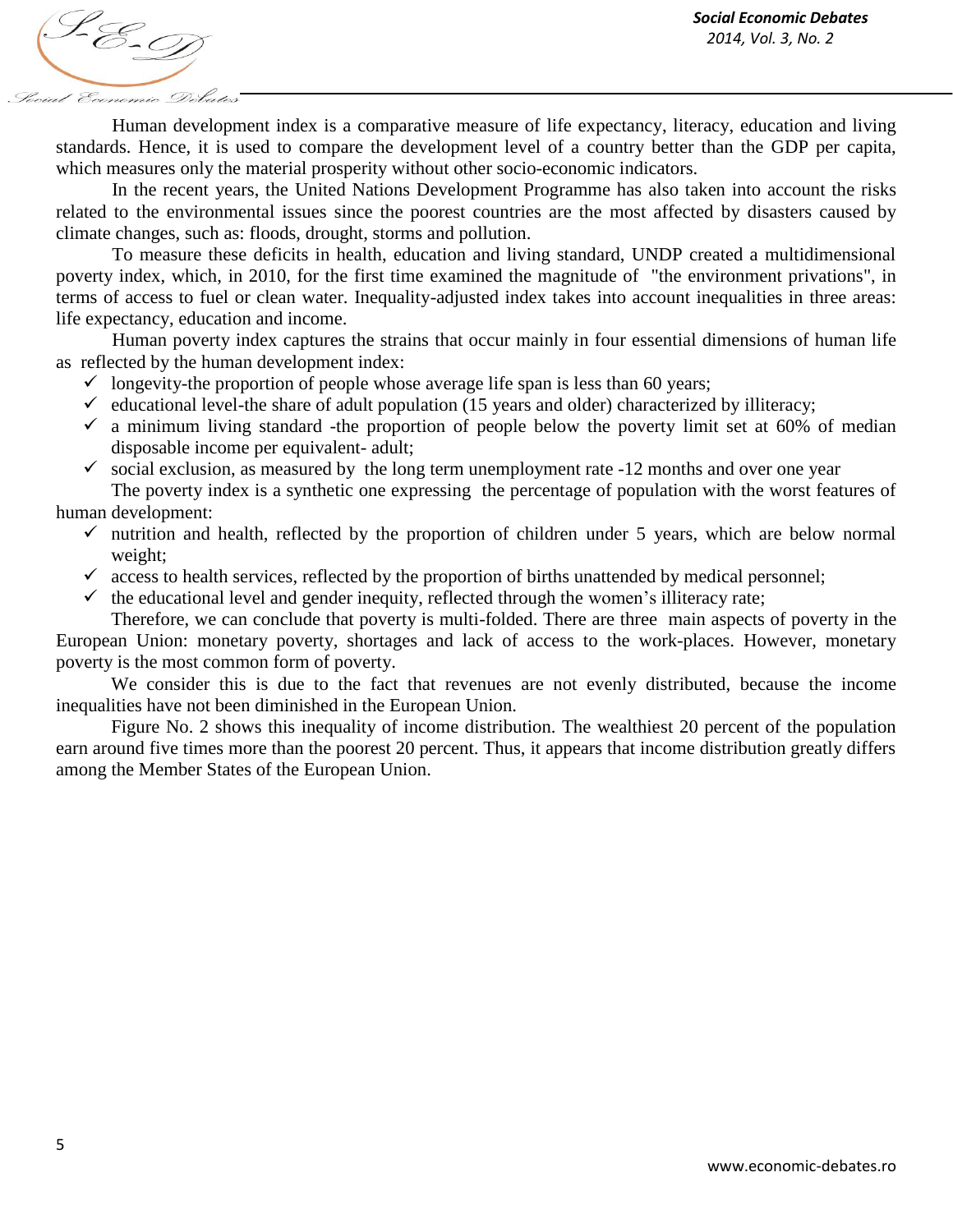S-E-D Social Economic Debates



## **Figure No. 2 – Inequality of incomes distribution**

*Source: Eurostat (online data code[: tsdsc260,](http://ec.europa.eu/eurostat/product?mode=view&code=tsdsc260) [ilc\\_di01\)](http://ec.europa.eu/eurostat/product?mode=view&code=ilc_di01)* 

## **Conclusion**

We can see that in the period 2005-2010, people at risk of poverty after social transfers were at the rate of 16% of the European Union population, this situation being steady throughout the reference period. However, the percentage of people living in very precarious conditions went from 10.7% in 2005 down to 8.1% in 2010, that is a 24% decrease - a favourable situation.

At the same time, we believe that there is an obvious connection between education and the risk of poverty, since the people with a low level of education face the greatest risk of poverty. Nevertheless, the number of young people between 18 and 24. Who early give up studying and training courses is steadily decreasing. The school dropout rate in the European Union decreased quite steadily during the reporting period - a favourable situation.

Moreover, we consider that decent work is one of the decisive factors that affect poverty and social exclusion.

## **References:**

- 1. Chircă, Ct. şi Teşliuc, E. (1999) *From Poverty to Rural Development*, World Bank i The National Institute of Statistics, Bucharest
- 2. Mihăilescu, I. (1999) *Family in European Societies*, Bucharest University Publ. House, Bucharest